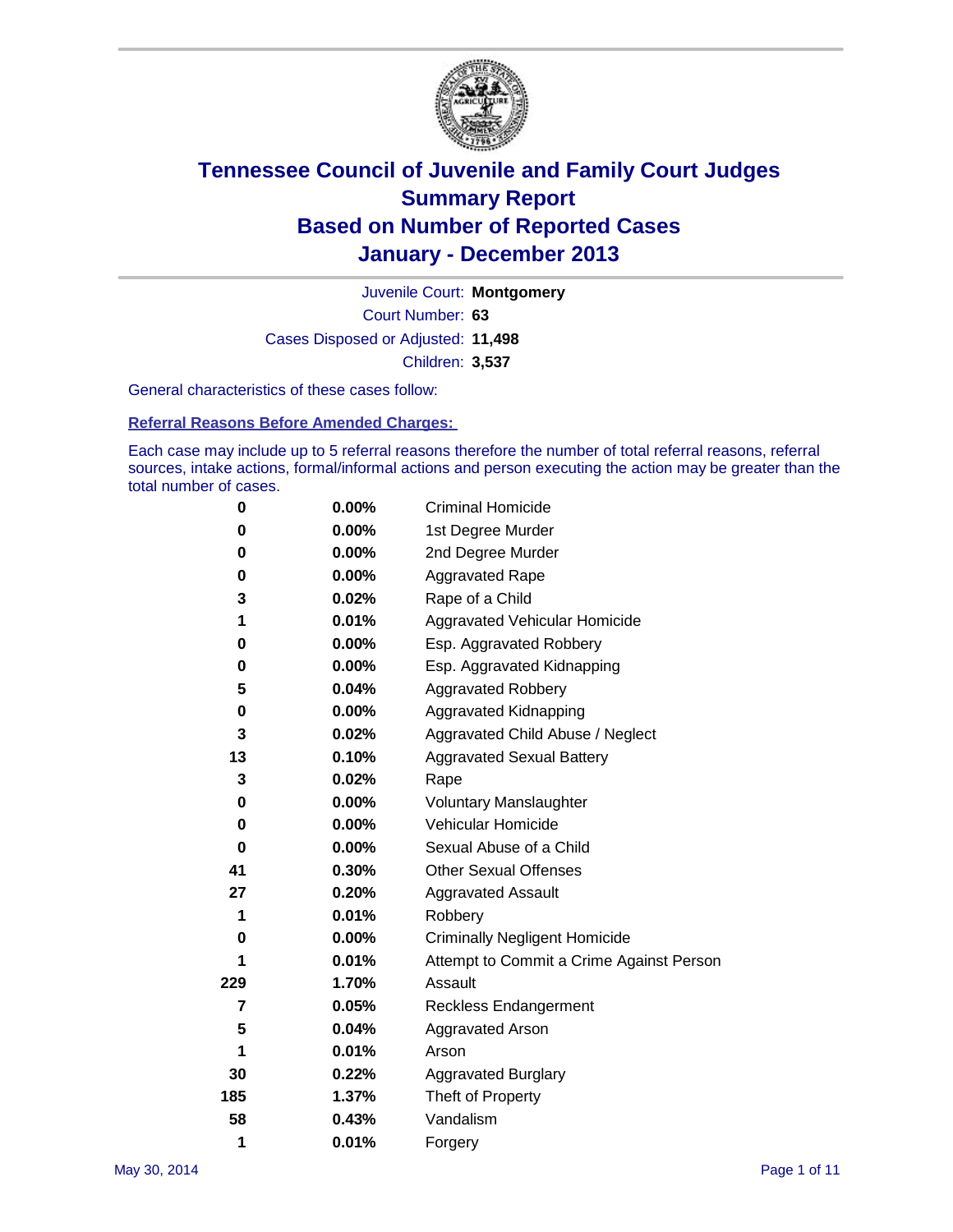

Court Number: **63** Juvenile Court: **Montgomery** Cases Disposed or Adjusted: **11,498** Children: **3,537**

#### **Referral Reasons Before Amended Charges:**

Each case may include up to 5 referral reasons therefore the number of total referral reasons, referral sources, intake actions, formal/informal actions and person executing the action may be greater than the total number of cases.

| $\bf{0}$         | 0.00% | <b>Worthless Checks</b>                                     |  |  |
|------------------|-------|-------------------------------------------------------------|--|--|
| 6                | 0.04% | Illegal Possession / Fraudulent Use of Credit / Debit Cards |  |  |
| 39               | 0.29% | <b>Burglary</b>                                             |  |  |
| 3                | 0.02% | Unauthorized Use of a Vehicle                               |  |  |
| $\bf{0}$         | 0.00% | <b>Cruelty to Animals</b>                                   |  |  |
| $\overline{7}$   | 0.05% | Sale of Controlled Substances                               |  |  |
| 116              | 0.86% | <b>Other Drug Offenses</b>                                  |  |  |
| 76               | 0.56% | Possession of Controlled Substances                         |  |  |
| $\mathbf{2}$     | 0.01% | <b>Criminal Attempt</b>                                     |  |  |
| 24               | 0.18% | Carrying Weapons on School Property                         |  |  |
| 7                | 0.05% | Unlawful Carrying / Possession of a Weapon                  |  |  |
| 7                | 0.05% | <b>Evading Arrest</b>                                       |  |  |
| 1                | 0.01% | Escape                                                      |  |  |
| 7                | 0.05% | Driving Under Influence (DUI)                               |  |  |
| 61               | 0.45% | Possession / Consumption of Alcohol                         |  |  |
| 15               | 0.11% | Resisting Stop, Frisk, Halt, Arrest or Search               |  |  |
| $\boldsymbol{2}$ | 0.01% | <b>Aggravated Criminal Trespass</b>                         |  |  |
| 11               | 0.08% | Harassment                                                  |  |  |
| $\bf{0}$         | 0.00% | Failure to Appear                                           |  |  |
| 5                | 0.04% | Filing a False Police Report                                |  |  |
| 10               | 0.07% | Criminal Impersonation                                      |  |  |
| 176              | 1.30% | <b>Disorderly Conduct</b>                                   |  |  |
| 12               | 0.09% | <b>Criminal Trespass</b>                                    |  |  |
| 1                | 0.01% | <b>Public Intoxication</b>                                  |  |  |
| 1                | 0.01% | Gambling                                                    |  |  |
| 701              | 5.19% | <b>Traffic</b>                                              |  |  |
| 3                | 0.02% | <b>Local Ordinances</b>                                     |  |  |
| 0                | 0.00% | Violation of Wildlife Regulations                           |  |  |
| 3                | 0.02% | Contempt of Court                                           |  |  |
| 122              | 0.90% | Violation of Probation                                      |  |  |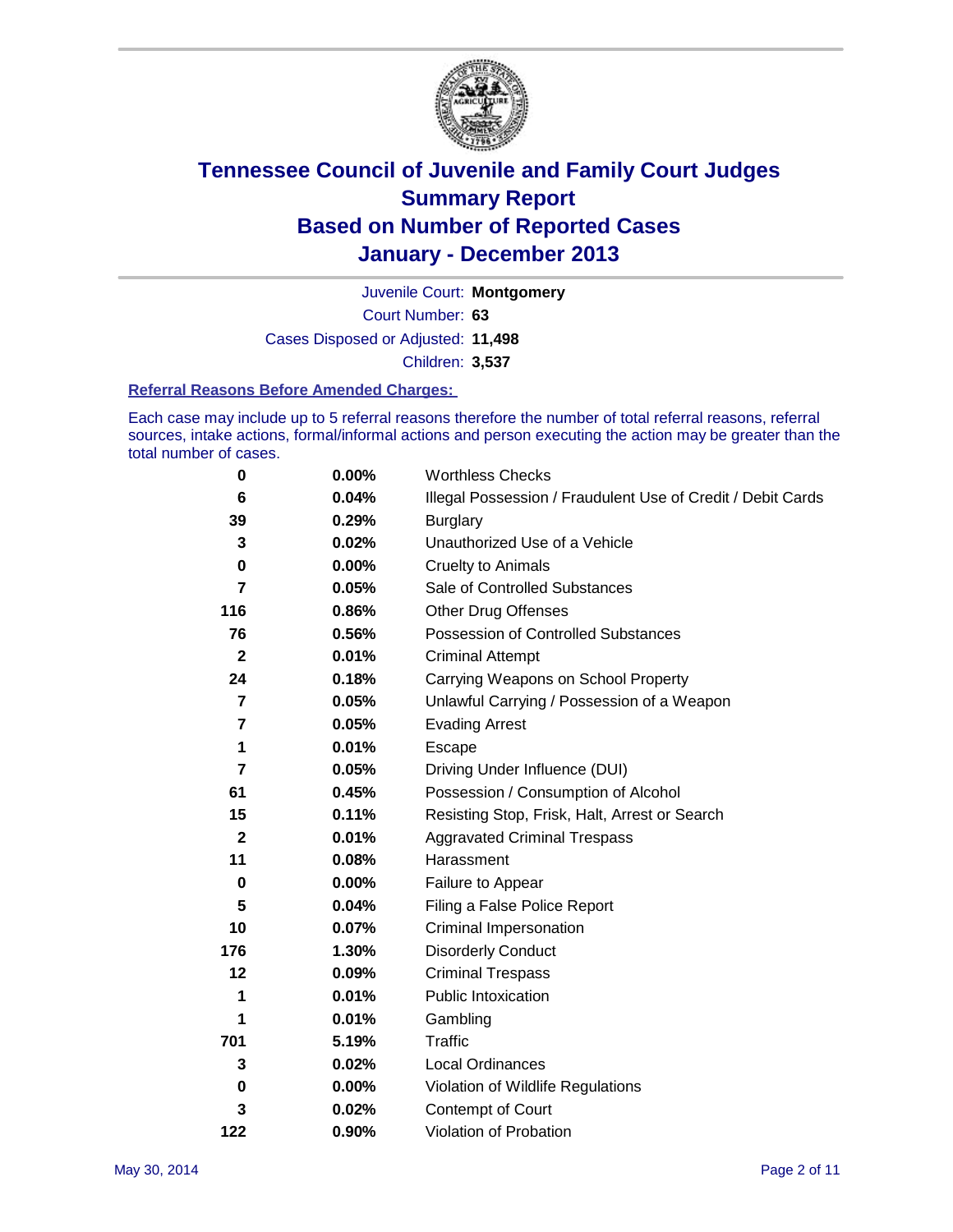

Court Number: **63** Juvenile Court: **Montgomery** Cases Disposed or Adjusted: **11,498** Children: **3,537**

#### **Referral Reasons Before Amended Charges:**

Each case may include up to 5 referral reasons therefore the number of total referral reasons, referral sources, intake actions, formal/informal actions and person executing the action may be greater than the total number of cases.

| 1                       | 0.01%    | <b>Violation of Aftercare</b>          |
|-------------------------|----------|----------------------------------------|
| 167                     | 1.24%    | <b>Unruly Behavior</b>                 |
| 604                     | 4.47%    | Truancy                                |
| 58                      | 0.43%    | In-State Runaway                       |
| $\overline{\mathbf{2}}$ | 0.01%    | Out-of-State Runaway                   |
| 62                      | 0.46%    | Possession of Tobacco Products         |
| $\overline{2}$          | 0.01%    | Violation of a Valid Court Order       |
| 100                     | 0.74%    | <b>Violation of Curfew</b>             |
| 3                       | 0.02%    | Sexually Abused Child                  |
| 4                       | 0.03%    | <b>Physically Abused Child</b>         |
| 554                     | 4.10%    | Dependency / Neglect                   |
| 58                      | 0.43%    | <b>Termination of Parental Rights</b>  |
| 0                       | $0.00\%$ | <b>Violation of Pretrial Diversion</b> |
| 0                       | 0.00%    | Violation of Informal Adjustment       |
| 8,772                   | 64.97%   | <b>Judicial Review</b>                 |
| 79                      | 0.59%    | <b>Administrative Review</b>           |
| 382                     | 2.83%    | <b>Foster Care Review</b>              |
| 297                     | 2.20%    | Custody                                |
| 169                     | 1.25%    | Visitation                             |
| 91                      | 0.67%    | Paternity / Legitimation               |
| 35                      | 0.26%    | <b>Child Support</b>                   |
| 0                       | 0.00%    | <b>Request for Medical Treatment</b>   |
| 0                       | 0.00%    | <b>Consent to Marry</b>                |
| 29                      | 0.21%    | Other                                  |
| 13,501                  | 100.00%  | <b>Total Referrals</b>                 |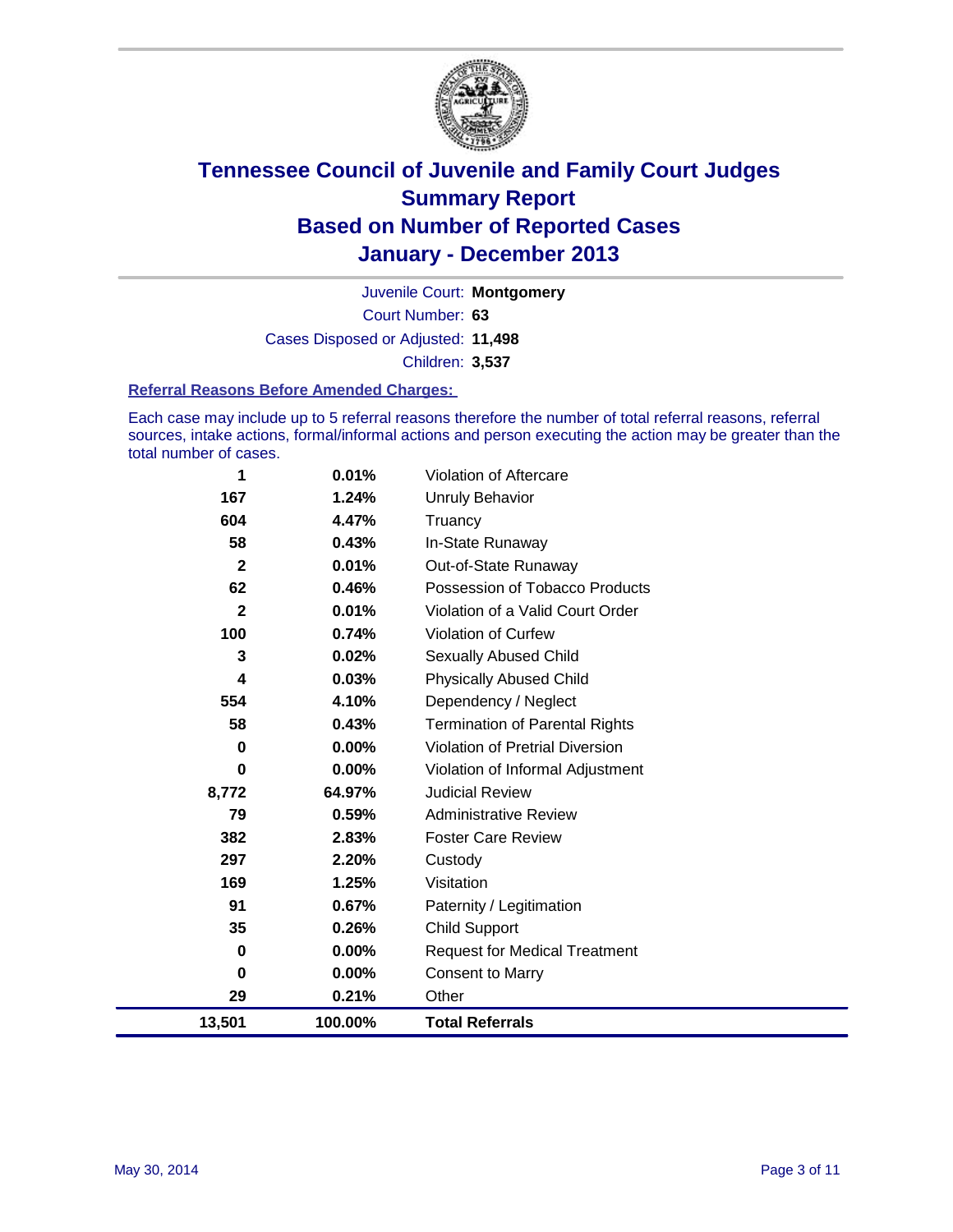

| Juvenile Court: Montgomery |                                    |                                   |  |  |  |
|----------------------------|------------------------------------|-----------------------------------|--|--|--|
| Court Number: 63           |                                    |                                   |  |  |  |
|                            | Cases Disposed or Adjusted: 11,498 |                                   |  |  |  |
|                            | Children: 3,537                    |                                   |  |  |  |
| <b>Referral Sources: 1</b> |                                    |                                   |  |  |  |
| 2,015                      | 14.92%                             | Law Enforcement                   |  |  |  |
| 704                        | 5.21%                              | Parents                           |  |  |  |
| 90                         | 0.67%                              | Relatives                         |  |  |  |
| 1                          | 0.01%                              | Self                              |  |  |  |
| 617                        | 4.57%                              | School                            |  |  |  |
| $\mathbf{2}$               | 0.01%                              | <b>CSA</b>                        |  |  |  |
| 1,025                      | 7.59%                              | <b>DCS</b>                        |  |  |  |
| $\mathbf{2}$               | 0.01%                              | <b>Other State Department</b>     |  |  |  |
| 1                          | 0.01%                              | <b>District Attorney's Office</b> |  |  |  |
| 8,897                      | 65.90%                             | <b>Court Staff</b>                |  |  |  |
| 64                         | 0.47%                              | Social Agency                     |  |  |  |
| 5                          | 0.04%                              | <b>Other Court</b>                |  |  |  |
| 56                         | 0.41%                              | Victim                            |  |  |  |
| 10                         | 0.07%                              | Child & Parent                    |  |  |  |
| 0                          | 0.00%                              | Hospital                          |  |  |  |
| 0                          | 0.00%                              | Unknown                           |  |  |  |
| 12                         | 0.09%                              | Other                             |  |  |  |
| 13,501                     | 100.00%                            | <b>Total Referral Sources</b>     |  |  |  |

### **Age of Child at Referral: 2**

| 7<br>0 | 0.20%<br>$0.00\%$ | Ages 19 and Over<br><b>Unknown</b> |
|--------|-------------------|------------------------------------|
|        |                   |                                    |
|        |                   |                                    |
|        | 21.15%            | Ages 17 through 18                 |
| 855    | 24.17%            | Ages 15 through 16                 |
| 531    | 15.01%            | Ages 13 through 14                 |
| 294    | 8.31%             | Ages 11 through 12                 |
| 1,102  | 31.16%            | Ages 10 and Under                  |
|        | 748               |                                    |

<sup>1</sup> If different than number of Referral Reasons (13501), verify accuracy of your court's data.

<sup>2</sup> One child could be counted in multiple categories, verify accuracy of your court's data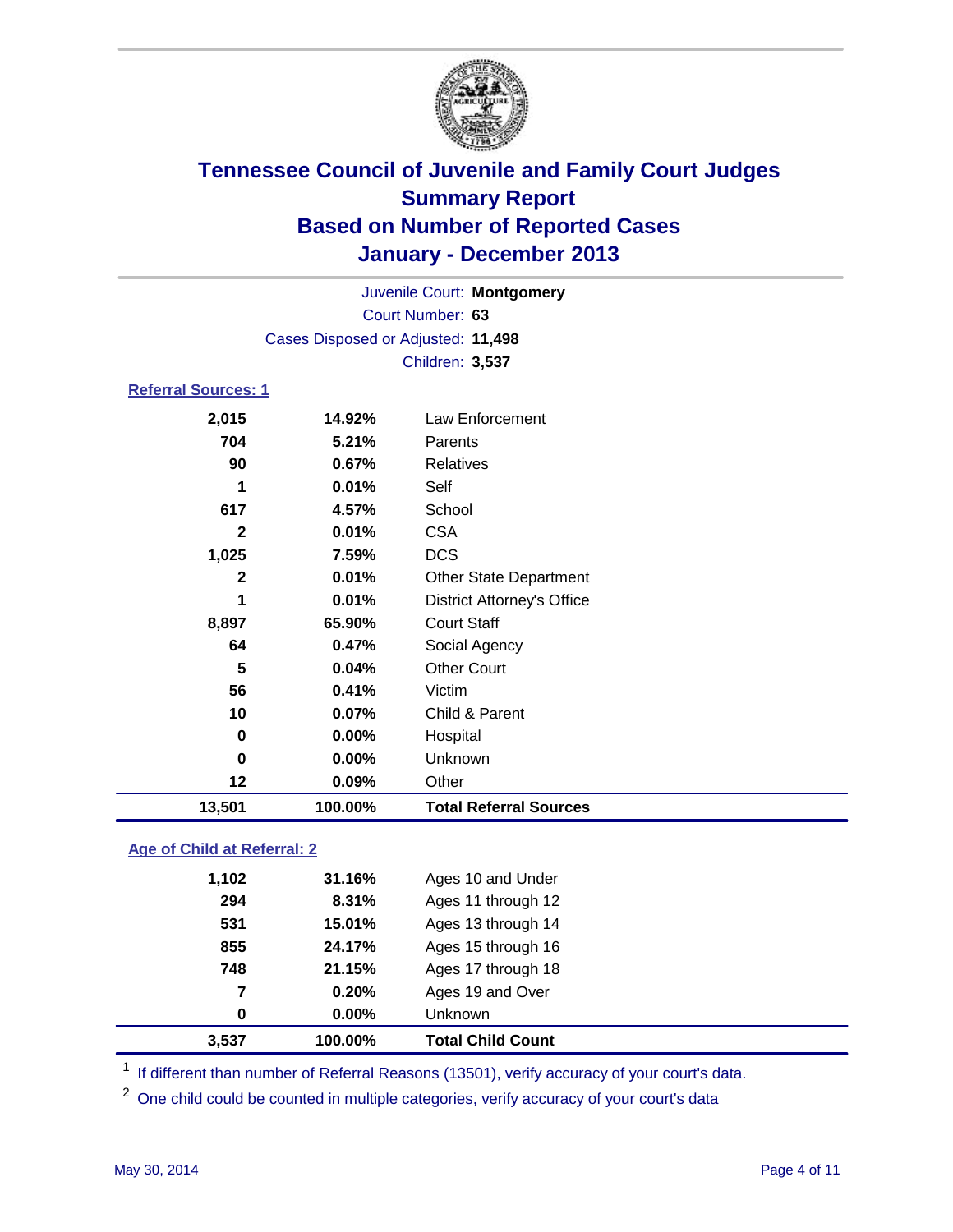

| Juvenile Court: Montgomery                   |                                    |                          |  |  |
|----------------------------------------------|------------------------------------|--------------------------|--|--|
|                                              | Court Number: 63                   |                          |  |  |
|                                              | Cases Disposed or Adjusted: 11,498 |                          |  |  |
|                                              | Children: 3,537                    |                          |  |  |
| Sex of Child: 1                              |                                    |                          |  |  |
| 1,586                                        | 44.84%                             | Male                     |  |  |
| 1,252                                        | 35.40%                             | Female                   |  |  |
| 699                                          | 19.76%                             | Unknown                  |  |  |
| 3,537                                        | 100.00%                            | <b>Total Child Count</b> |  |  |
| Race of Child: 1                             |                                    |                          |  |  |
| 1,286                                        | 36.36%                             | White                    |  |  |
| 725                                          | 20.50%                             | African American         |  |  |
| 8                                            | 0.23%                              | Native American          |  |  |
| 16                                           | 0.45%                              | Asian                    |  |  |
| 110                                          | 3.11%                              | Mixed                    |  |  |
| 1,392                                        | 39.36%                             | Unknown                  |  |  |
| 3,537                                        | 100.00%                            | <b>Total Child Count</b> |  |  |
| <b>Hispanic Origin: 1</b>                    |                                    |                          |  |  |
| 11                                           | 0.31%                              | Yes                      |  |  |
| 1                                            | 0.03%                              | No                       |  |  |
| 3,525                                        | 99.66%                             | Unknown                  |  |  |
| 3,537                                        | 100.00%                            | <b>Total Child Count</b> |  |  |
| <b>School Enrollment of Children: 1</b>      |                                    |                          |  |  |
| 2,083                                        | 58.89%                             | Yes                      |  |  |
| 113                                          | 3.19%                              | <b>No</b>                |  |  |
| 1,341                                        | 37.91%                             | Unknown                  |  |  |
| 100.00%<br><b>Total Child Count</b><br>3,537 |                                    |                          |  |  |

 $1$  One child could be counted in multiple categories, verify accuracy of your court's data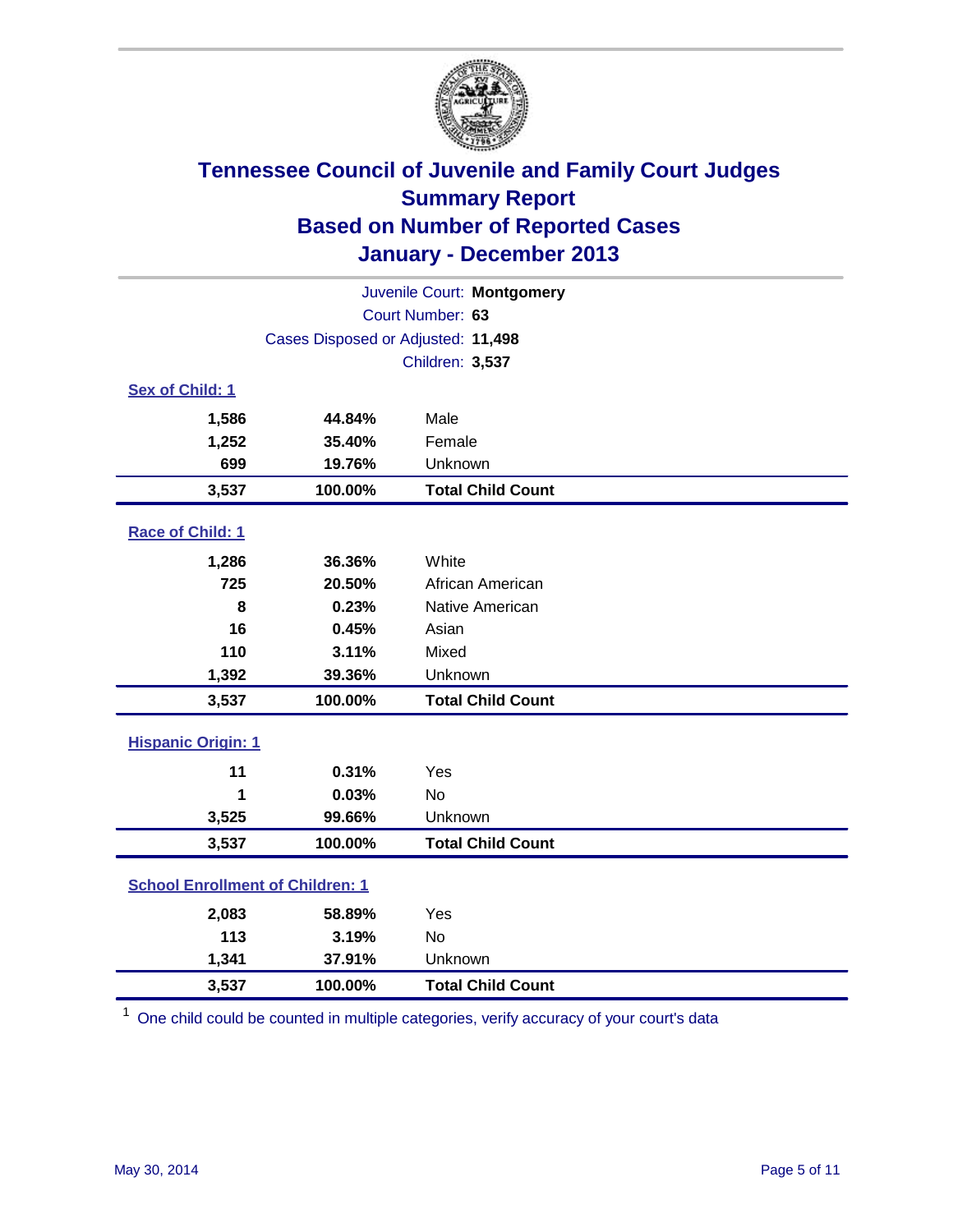

Court Number: **63** Juvenile Court: **Montgomery** Cases Disposed or Adjusted: **11,498** Children: **3,537**

### **Living Arrangement of Child at Time of Referral: 1**

| 3,537        | 100.00%  | <b>Total Child Count</b>     |
|--------------|----------|------------------------------|
| 9            | 0.25%    | Other                        |
| 1,579        | 44.64%   | Unknown                      |
| 0            | $0.00\%$ | Independent                  |
| 1            | 0.03%    | In an Institution            |
| 1            | 0.03%    | In a Residential Center      |
| $\mathbf{2}$ | 0.06%    | In a Group Home              |
| 19           | 0.54%    | With Foster Family           |
| 9            | 0.25%    | With Adoptive Parents        |
| 22           | 0.62%    | <b>With Relatives</b>        |
| 192          | 5.43%    | With Father                  |
| 1,108        | 31.33%   | <b>With Mother</b>           |
| 34           | $0.96\%$ | With Mother and Stepfather   |
| 19           | 0.54%    | With Father and Stepmother   |
| 542          | 15.32%   | With Both Biological Parents |
|              |          |                              |

#### **Type of Detention: 2**

| 11,498 | 100.00%  | <b>Total Detention Count</b> |
|--------|----------|------------------------------|
| 7      | 0.06%    | Other                        |
| 10,924 | 95.01%   | Does Not Apply               |
| 0      | $0.00\%$ | <b>Unknown</b>               |
| 2      | 0.02%    | <b>Psychiatric Hospital</b>  |
| 0      | 0.00%    | Jail - No Separation         |
| 0      | $0.00\%$ | Jail - Partial Separation    |
| 0      | 0.00%    | Jail - Complete Separation   |
| 555    | 4.83%    | Juvenile Detention Facility  |
| 10     | 0.09%    | Non-Secure Placement         |
|        |          |                              |

<sup>1</sup> One child could be counted in multiple categories, verify accuracy of your court's data

 $2$  If different than number of Cases (11498) verify accuracy of your court's data.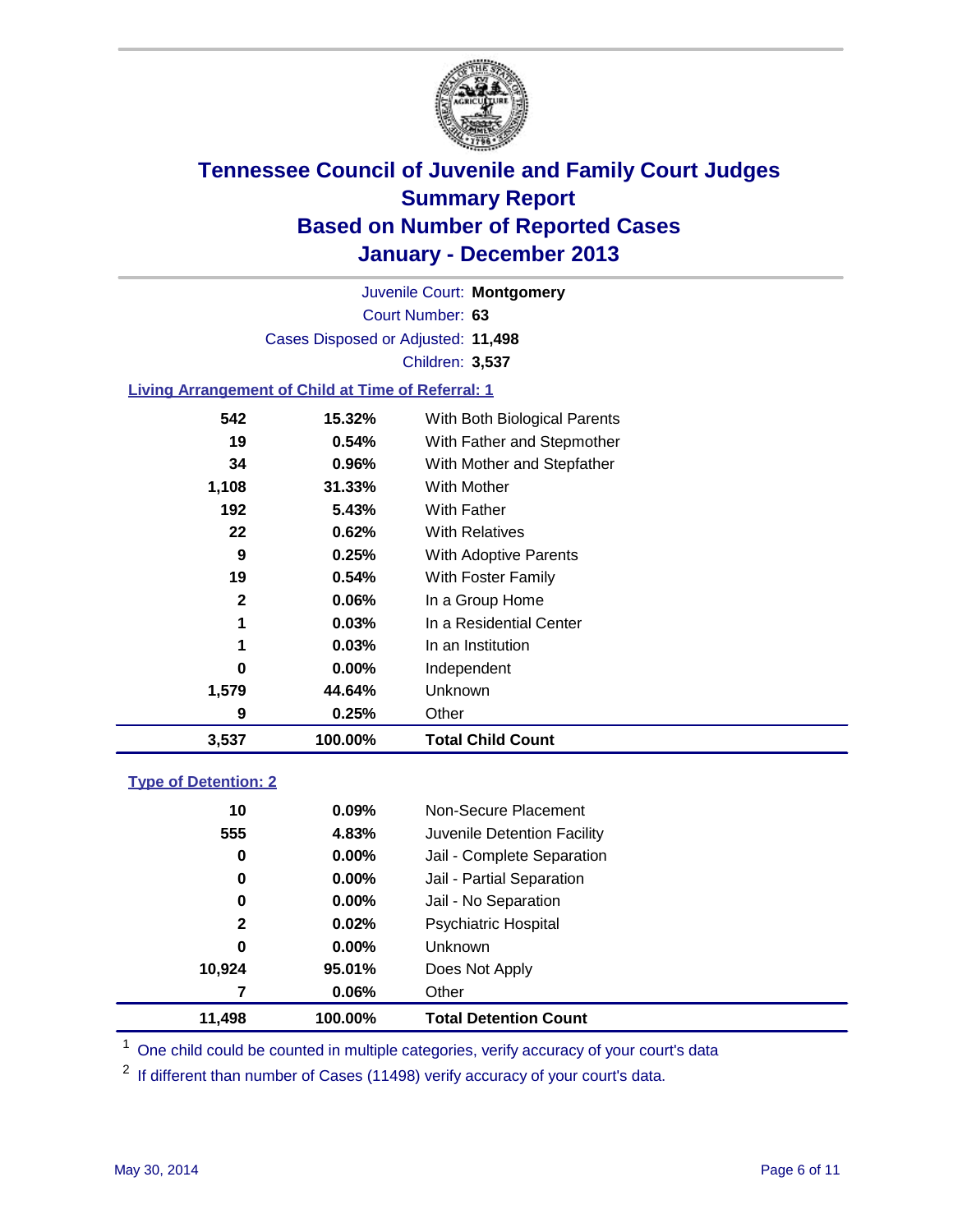

|                                                    | Juvenile Court: Montgomery         |                                      |  |  |  |  |
|----------------------------------------------------|------------------------------------|--------------------------------------|--|--|--|--|
|                                                    | Court Number: 63                   |                                      |  |  |  |  |
|                                                    | Cases Disposed or Adjusted: 11,498 |                                      |  |  |  |  |
|                                                    | Children: 3,537                    |                                      |  |  |  |  |
| <b>Placement After Secure Detention Hearing: 1</b> |                                    |                                      |  |  |  |  |
| 281                                                | 2.44%                              | Returned to Prior Living Arrangement |  |  |  |  |
| 99                                                 | 0.86%                              | Juvenile Detention Facility          |  |  |  |  |
| 1                                                  | 0.01%                              | Jail                                 |  |  |  |  |
| 4                                                  | 0.03%                              | Shelter / Group Home                 |  |  |  |  |
| $\mathbf{2}$                                       | 0.02%                              | <b>Foster Family Home</b>            |  |  |  |  |
| $\mathbf{2}$                                       | 0.02%                              | <b>Psychiatric Hospital</b>          |  |  |  |  |
| $\bf{0}$                                           | 0.00%                              | Unknown                              |  |  |  |  |
| 11,090                                             | 96.45%                             | Does Not Apply                       |  |  |  |  |
| 19                                                 | 0.17%                              | Other                                |  |  |  |  |
|                                                    |                                    |                                      |  |  |  |  |
| 11,498                                             | 100.00%                            | <b>Total Placement Count</b>         |  |  |  |  |
|                                                    |                                    |                                      |  |  |  |  |
| <b>Intake Actions: 2</b>                           |                                    |                                      |  |  |  |  |
| 2,761                                              | 20.45%                             | <b>Petition Filed</b>                |  |  |  |  |
| 89                                                 | 0.66%                              | <b>Motion Filed</b>                  |  |  |  |  |
| 1,288                                              | 9.54%                              | <b>Citation Processed</b>            |  |  |  |  |
| 3                                                  | 0.02%                              | Notification of Paternity Processed  |  |  |  |  |
| 8,754                                              | 64.84%                             | Scheduling of Judicial Review        |  |  |  |  |
| 312                                                | 2.31%                              | Scheduling of Administrative Review  |  |  |  |  |
| 276                                                | 2.04%                              | Scheduling of Foster Care Review     |  |  |  |  |
| 3                                                  | 0.02%                              | Unknown                              |  |  |  |  |
| $\bf{0}$                                           | 0.00%                              | Does Not Apply                       |  |  |  |  |
| 15                                                 | 0.11%                              | Other                                |  |  |  |  |

<sup>1</sup> If different than number of Cases (11498) verify accuracy of your court's data.

 $2$  If different than number of Referral Reasons (13501), verify accuracy of your court's data.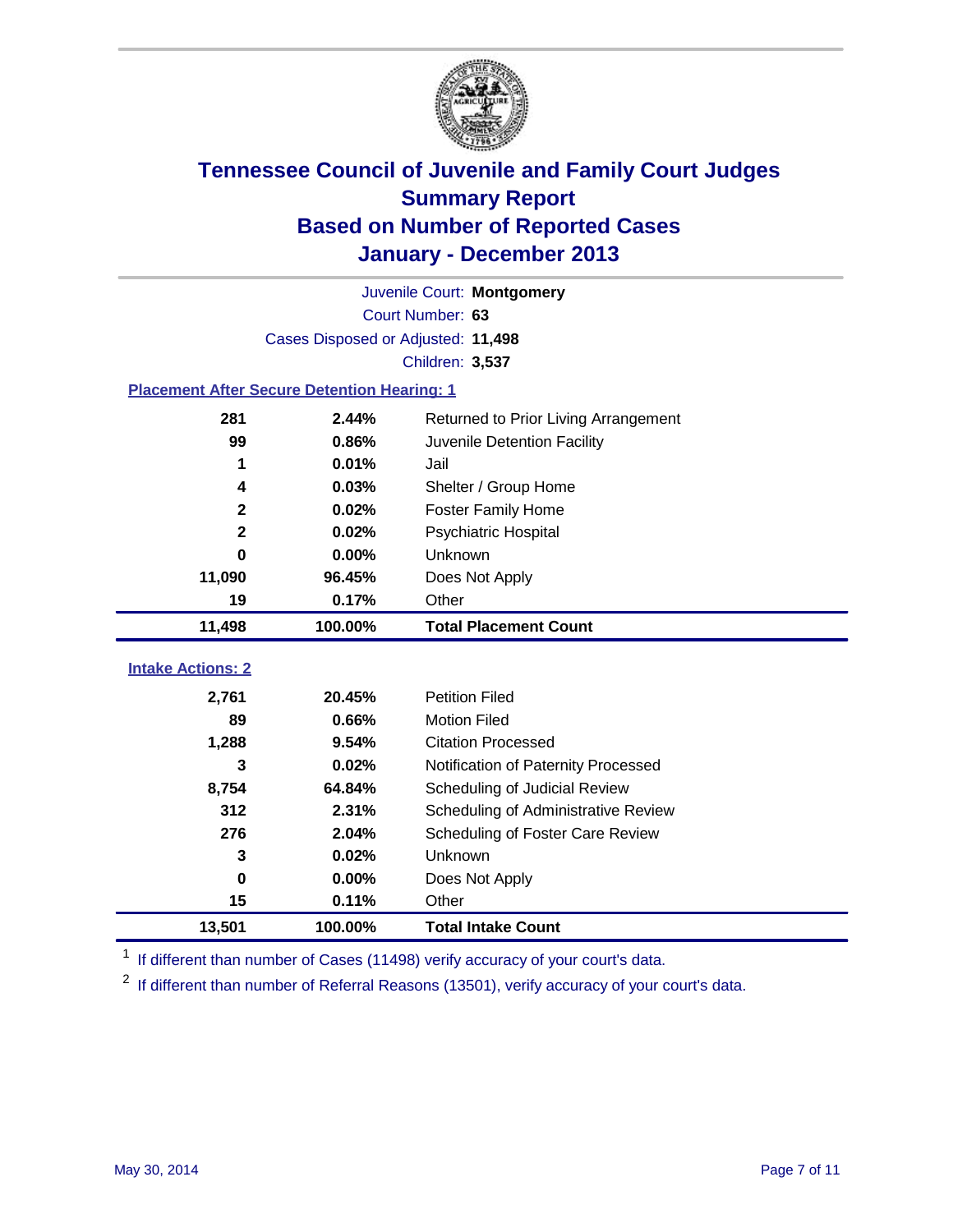

Court Number: **63** Juvenile Court: **Montgomery** Cases Disposed or Adjusted: **11,498** Children: **3,537**

#### **Last Grade Completed by Child: 1**

| 3,537       | 100.00% | <b>Total Child Count</b> |
|-------------|---------|--------------------------|
| $\mathbf 2$ | 0.06%   | Other                    |
| 1,490       | 42.13%  | Unknown                  |
| 0           | 0.00%   | Never Attended School    |
| 17          | 0.48%   | Graduated                |
| 4           | 0.11%   | <b>GED</b>               |
| 0           | 0.00%   | Non-Graded Special Ed    |
| 231         | 6.53%   | 12th Grade               |
| 353         | 9.98%   | 11th Grade               |
| 320         | 9.05%   | 10th Grade               |
| 319         | 9.02%   | 9th Grade                |
| 234         | 6.62%   | 8th Grade                |
| 185         | 5.23%   | 7th Grade                |
| 107         | 3.03%   | 6th Grade                |
| 53          | 1.50%   | 5th Grade                |
| 33          | 0.93%   | 4th Grade                |
| 34          | 0.96%   | 3rd Grade                |
| 36          | 1.02%   | 2nd Grade                |
| 47          | 1.33%   | 1st Grade                |
| 37          | 1.05%   | Kindergarten             |
| 3           | 0.08%   | Preschool                |
| 32          | 0.90%   | Too Young for School     |

### **Enrolled in Special Education: 1**

| 25    | 0.71%   | Yes                      |  |
|-------|---------|--------------------------|--|
| 1,864 | 52.70%  | No                       |  |
| 1.648 | 46.59%  | Unknown                  |  |
| 3,537 | 100.00% | <b>Total Child Count</b> |  |

 $1$  One child could be counted in multiple categories, verify accuracy of your court's data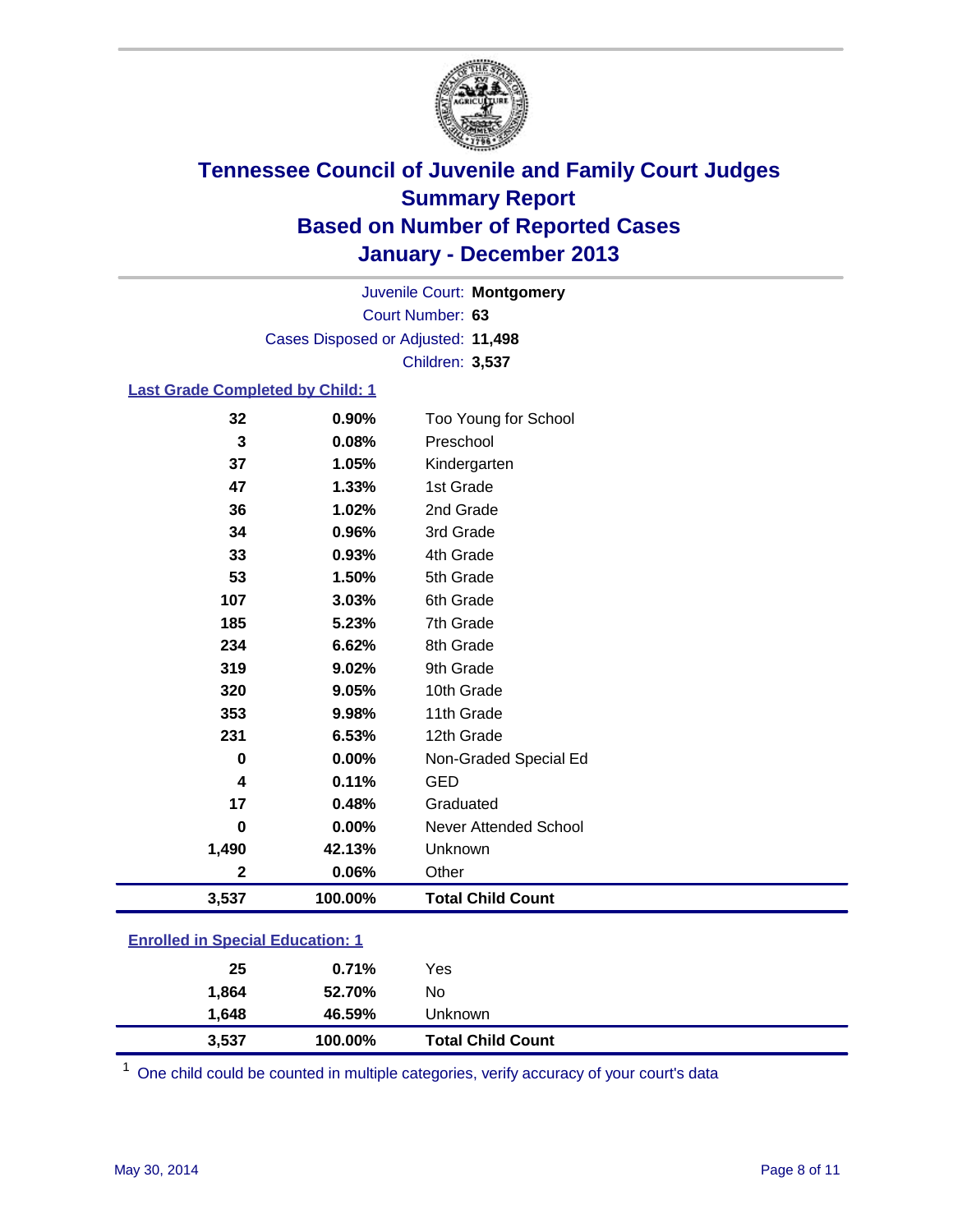

|                              |                                    | Juvenile Court: Montgomery |
|------------------------------|------------------------------------|----------------------------|
|                              |                                    | Court Number: 63           |
|                              | Cases Disposed or Adjusted: 11,498 |                            |
|                              |                                    | <b>Children: 3,537</b>     |
| <b>Action Executed By: 1</b> |                                    |                            |
| 6,311                        | 46.74%                             | Judge                      |
| 5,777                        | 42.79%                             | Magistrate                 |
| 878                          | 6.50%                              | <b>YSO</b>                 |
| 535                          | 3.96%                              | Other                      |
| 0                            | 0.00%                              | Unknown                    |
| 13,501                       | 100.00%                            | <b>Total Action Count</b>  |

### **Formal / Informal Actions: 1**

| 484    | 3.58%    | Dismissed                                        |
|--------|----------|--------------------------------------------------|
| 104    | 0.77%    | Retired / Nolle Prosequi                         |
| 160    | 1.19%    | <b>Complaint Substantiated Delinquent</b>        |
| 90     | 0.67%    | <b>Complaint Substantiated Status Offender</b>   |
| 75     | 0.56%    | <b>Complaint Substantiated Dependent/Neglect</b> |
| 1      | 0.01%    | <b>Complaint Substantiated Abused</b>            |
| 0      | $0.00\%$ | <b>Complaint Substantiated Mentally III</b>      |
| 370    | 2.74%    | Informal Adjustment                              |
| 82     | 0.61%    | <b>Pretrial Diversion</b>                        |
| 6      | 0.04%    | <b>Transfer to Adult Court Hearing</b>           |
| 0      | $0.00\%$ | Charges Cleared by Transfer to Adult Court       |
| 908    | 6.73%    | Special Proceeding                               |
| 2,125  | 15.74%   | <b>Review Concluded</b>                          |
| 9,084  | 67.28%   | Case Held Open                                   |
| 12     | 0.09%    | Other                                            |
| 0      | $0.00\%$ | Unknown                                          |
| 13,501 | 100.00%  | <b>Total Action Count</b>                        |

<sup>1</sup> If different than number of Referral Reasons (13501), verify accuracy of your court's data.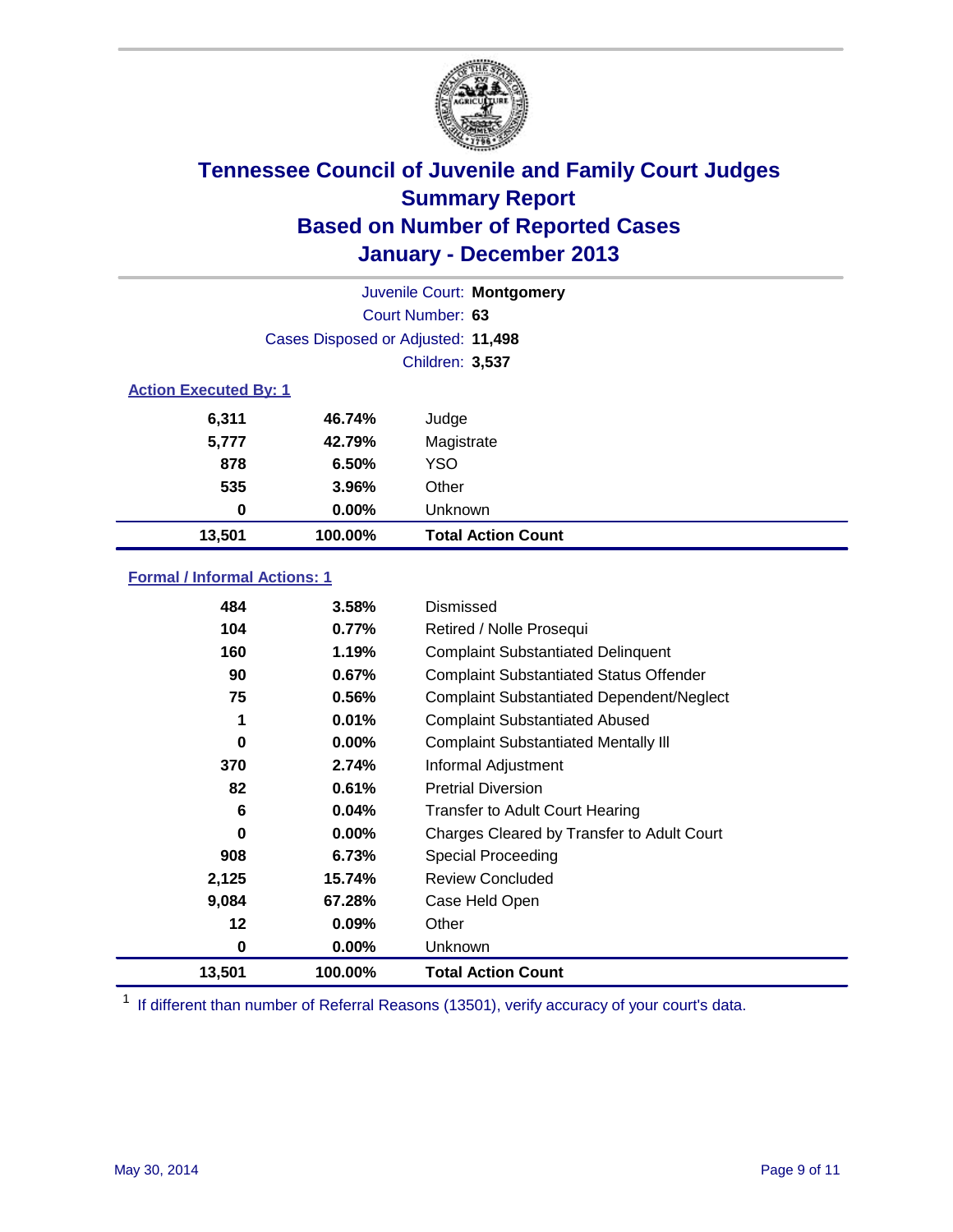

|                       |                                    | Juvenile Court: Montgomery                            |
|-----------------------|------------------------------------|-------------------------------------------------------|
|                       |                                    | Court Number: 63                                      |
|                       | Cases Disposed or Adjusted: 11,498 |                                                       |
|                       |                                    | Children: 3,537                                       |
| <b>Case Outcomes:</b> |                                    | There can be multiple outcomes for one child or case. |
| 1,519                 | 7.59%                              | <b>Case Dismissed</b>                                 |
| 644                   | 3.22%                              | Case Retired or Nolle Prosequi                        |
| 2,641                 | 13.20%                             | Warned / Counseled                                    |
| 8,105                 | 40.51%                             | <b>Held Open For Review</b>                           |
| 103                   | 0.51%                              | Supervision / Probation to Juvenile Court             |
| 40                    | 0.20%                              | <b>Probation to Parents</b>                           |
| 169                   | 0.84%                              | Referral to Another Entity for Supervision / Service  |
| 156                   | 0.78%                              | Referred for Mental Health Counseling                 |
| 137                   | 0.68%                              | Referred for Alcohol and Drug Counseling              |
| 34                    | 0.17%                              | Referred to Alternative School                        |
| 1                     | 0.00%                              | Referred to Private Child Agency                      |
| 290                   | 1.45%                              | Referred to Defensive Driving School                  |
| 11                    | 0.05%                              | Referred to Alcohol Safety School                     |
| 606                   | 3.03%                              | Referred to Juvenile Court Education-Based Program    |
| 33                    | 0.16%                              | Driver's License Held Informally                      |
| $\mathbf 2$           | 0.01%                              | <b>Voluntary Placement with DMHMR</b>                 |
| 74                    | 0.37%                              | <b>Private Mental Health Placement</b>                |
| 4                     | 0.02%                              | <b>Private MR Placement</b>                           |
| 7                     | 0.03%                              | Placement with City/County Agency/Facility            |
| 94                    | 0.47%                              | Placement with Relative / Other Individual            |
| 60                    | 0.30%                              | Fine                                                  |
| 164                   | 0.82%                              | <b>Public Service</b>                                 |
| 59                    | 0.29%                              | Restitution                                           |
| 3                     | 0.01%                              | <b>Runaway Returned</b>                               |
| 212                   | 1.06%                              | No Contact Order                                      |
| 19                    | 0.09%                              | Injunction Other than No Contact Order                |
| 304                   | 1.52%                              | <b>House Arrest</b>                                   |
| 1                     | 0.00%                              | <b>Court Defined Curfew</b>                           |
| 5                     | 0.02%                              | Dismissed from Informal Adjustment                    |
| $\mathbf 2$           | 0.01%                              | <b>Dismissed from Pretrial Diversion</b>              |
| 52                    | 0.26%                              | Released from Probation                               |
| 4                     | 0.02%                              | <b>Transferred to Adult Court</b>                     |
| 2                     | 0.01%                              | <b>DMHMR Involuntary Commitment</b>                   |